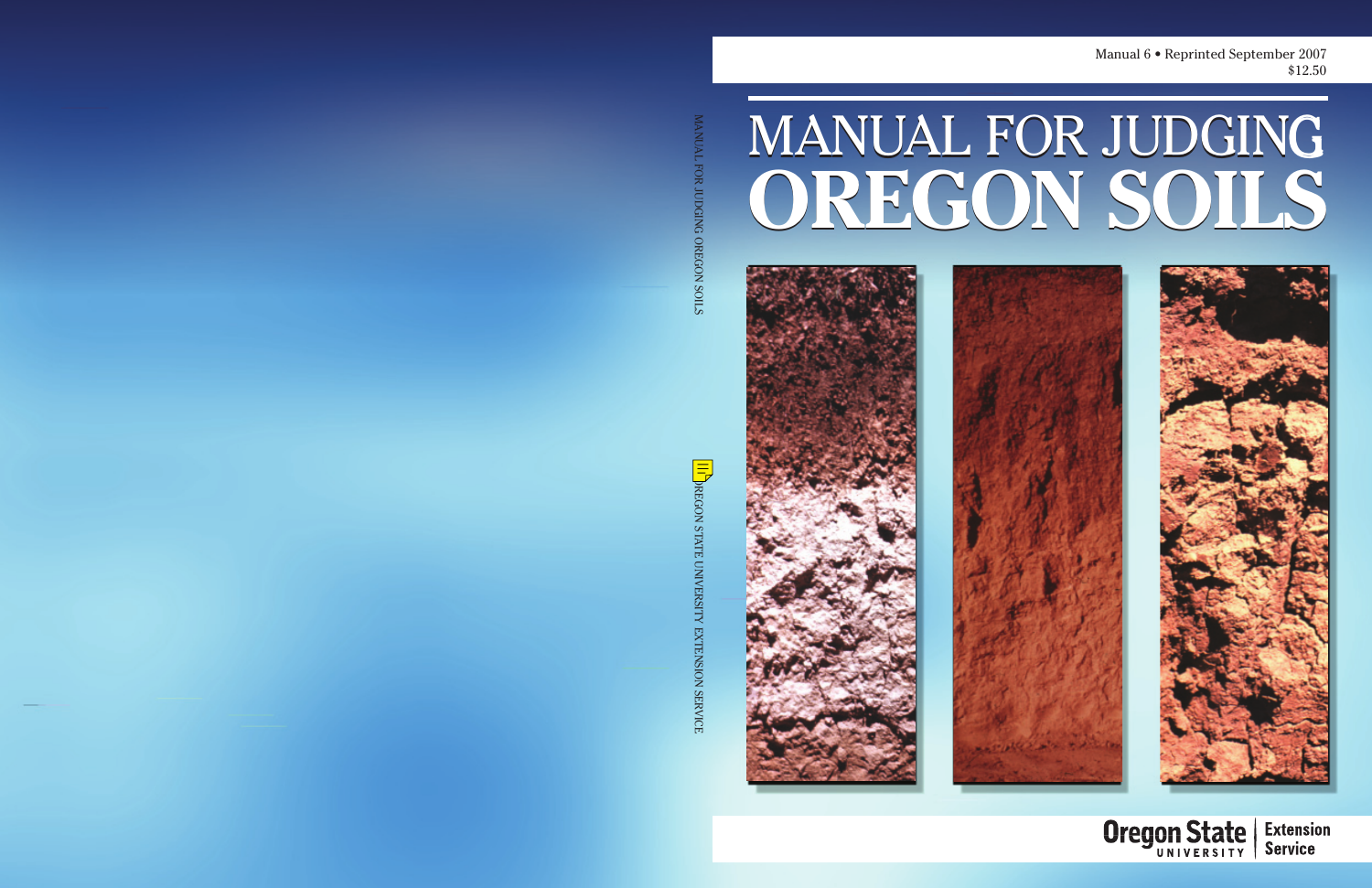# **Contents**

| <b>Chapter 1</b><br><b>Why Study Soil?</b>              |                                                                                             |  |
|---------------------------------------------------------|---------------------------------------------------------------------------------------------|--|
| <b>Chapter 2</b><br><b>The Soil We Study</b>            |                                                                                             |  |
| <b>Chapter 3</b><br><b>Kinds of Soil Horizons</b>       | Special Kinds of A, B, and C Horizons  10<br>More Than One Kind of Parent Material 13       |  |
|                                                         | Locating Boundaries Between Horizons  14                                                    |  |
| <b>Chapter 4</b><br><b>Properties of Soil Horizons</b>  |                                                                                             |  |
| <b>Chapter 5</b><br><b>Properties of the Whole Soil</b> |                                                                                             |  |
| <b>Chapter 6</b><br><b>Site Characteristics</b>         |                                                                                             |  |
| <b>Chapter 7</b><br><b>Management Interpretations</b>   | Most Intensive Crop<br>-64<br>Limitation for Septic Tank Drainfields  74                    |  |
| <b>Appendixes</b>                                       | B. How to Set Up and Run a Soil Judging Contest  81<br>C. Horizon Names Used Before 1983 85 |  |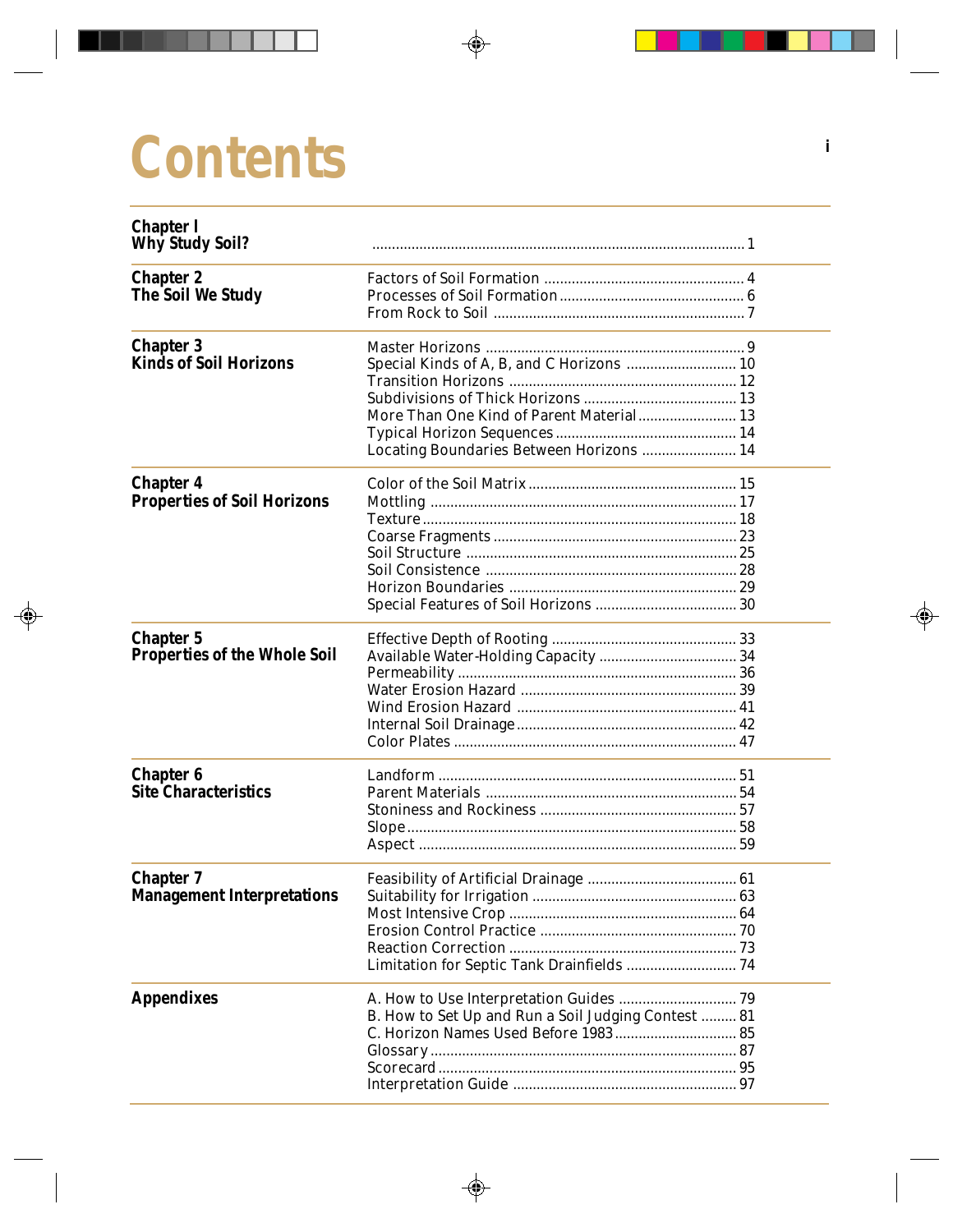# **Foreword**

oil judging has been part of the<br>
vocational agriculture curriculum i<br>
Oregon high schools for more than<br>
40 years. Since 1956, the OSU Extension vocational agriculture curriculum in 40 years. Since 1956, the OSU Extension Service and the Oregon Association of Conservation Districts have worked together to organize and operate the State Soil Judging Contest.

The Extension Service also has provided educational materials for the students and conducted training sessions for the instructors. For many years, Extension Bulletin 769, *Soil Judging from the Ground Up,* was used as the primary text for the program.

As we learned more about Oregon soils, however, and as soil management alternatives became more complicated, we realized that just revising EB 769 would not do the job. Instead a completely new manual was needed.

We began writing a new soil judging manual, and developing a new format for judging soils, in 1978, when we introduced several new ideas to a group of about 20 Vo-Ag instructors. They liked the new format, and their comments were very helpful as we wrote a draft of a new manual. We used this draft for 4 years while we tested new ideas and revised the text.

Publication of this manual would not have been possible without numerous suggestions from many soil scientists and Vo-Ag instructors who have been very closely associated with the soil judging program for a number of years. To each of them, we express our sincere appreciation.

There are several major changes in this new *Manual.*

- 1. We encourage students to study the whole soil profile and evaluate each of the natural soil horizons present.
- 2. We stress gathering primary data on just a few important properties that students can determine in the field color, texture, and structure.
- 3. We show students how to use these basic properties to discover some

important aspects of soil behavior, such as effective depth, water-holding capacity, susceptibility to erosion, and internal drainage class.

- 4. We explain why soil properties and soil behavior are important to soil management.
- 5. We develop keys for students to use to relate soil properties to important decisions about irrigation suitability, crop choices, erosion control, and other questions.

We don't expect students to memorize all the factors and interactions that enter into a management decision. We do hope, however, that they will learn how to use the keys to translate their evaluations of profile data into solutions to real problems facing modern agriculturalists and environmental scientists.

Above all, we view soil judging primarily as an educational program. Contests certainly add a dimension of challenge and fun, but they are not the primary objective of the program. Instead, the main objective is to encourage students to investigate this fascinating resource we call soil, to discover how soils are organized into horizons, to learn both how to describe a few key properties of soil horizons and to interpret them in terms of management practices—and to develop a sense of stewardship for the soils that support them.

Nothing would make us happier than for a student to challenge some of the generalized management interpretations we describe in this manual in terms of their relevance to his or her own soil conditions—and for the instructor to seize that opportunity to do some real teaching about the kinds of interactions one must consider when deciding how best to use the soil resources available on a given farm. When this happens, the *Manual for Judging Oregon Soils* will have accomplished its real purpose.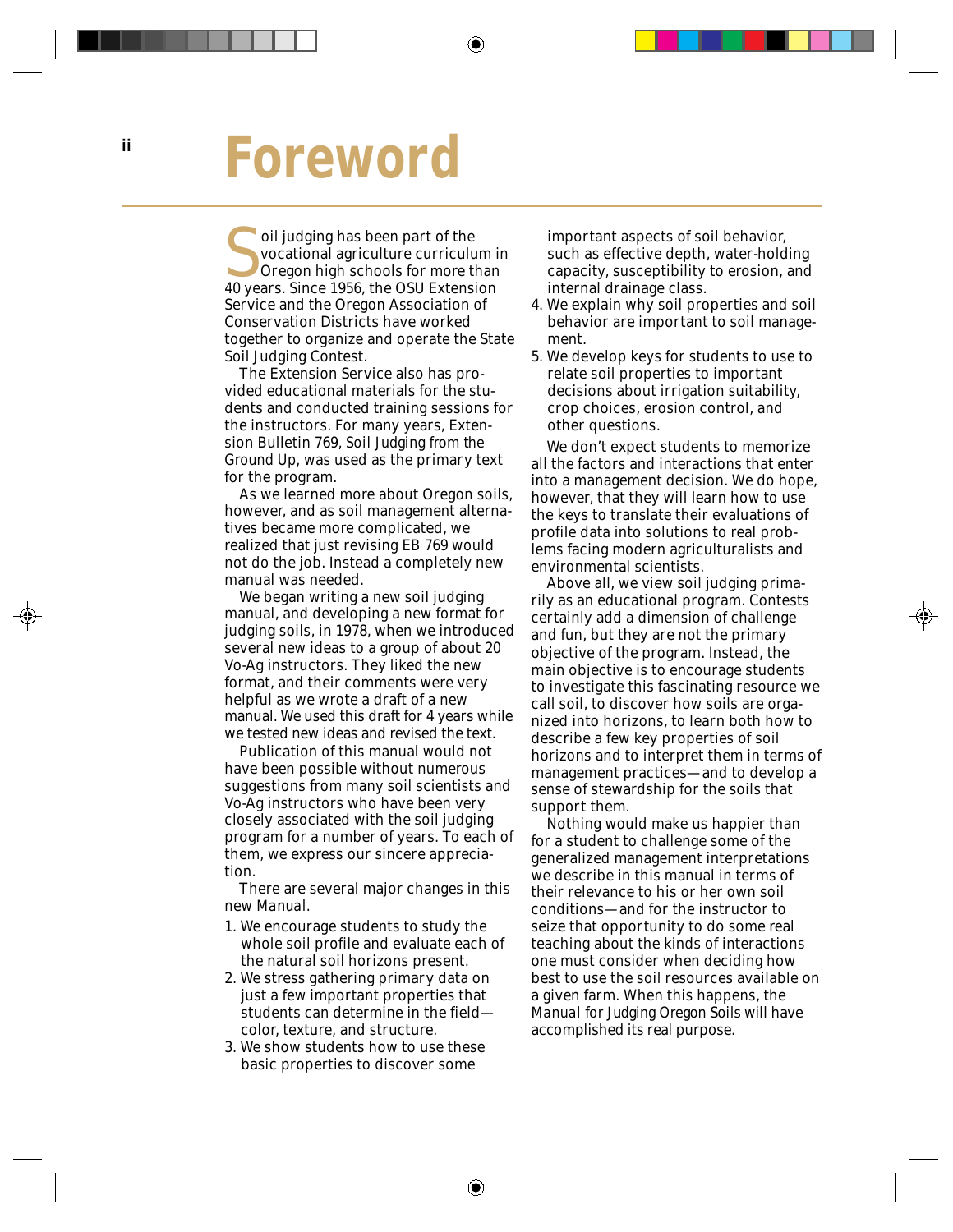# **Why Study Soil?**

oil is an essential natural resource.<br>Without a doubt, that is the most<br>important reason for studying the<br>soil. Nathaniel Shaler put it this way: "Soil, Without a doubt, that is the most important reason for studying the ever slipping away in streams to the sea, is a kind of *placenta* that enables living things to feed upon the earth."

The sketch in Figure 1 illustrates our dependence on the soil. Unlike plant life, we human beings can't manufacture our own food from the four primary resources of soil, air, water, and sunlight. Instead, we depend completely on green plants, which take nutrients and water from the soil and combine them with air and sunlight to provide our food supply.

Some of those plants, such as wheat and corn, we eat directly. Others, such as alfalfa hay and range grasses, we process through livestock first. Even the fish we eat depend on plants that grow in the sea using nutrients that have been washed out of the soil and carried to the sea in rivers and streams.

We study the soil, then, to increase our understanding of this resource that supports us.

Another important reason for studying soil is that soils are different. Oregon alone has nearly 2,000 different kinds of soils, ranging from deep to shallow, clayey to sandy, wet to dry, nearly level to steeply sloping. These differences are important, because different soils require different kinds of management practices.

Wet soils, for example, are essential components of wetland ecosystems. Proper management of wet soils depends on recognizing the imprint of saturated



Figure 1.—All of our food resources can be traced directly back to the soil.

<sup>1</sup>Shaler, N.S., *Man and the Earth* (Chautauqua, NY: The Chautauqua Press, 1915).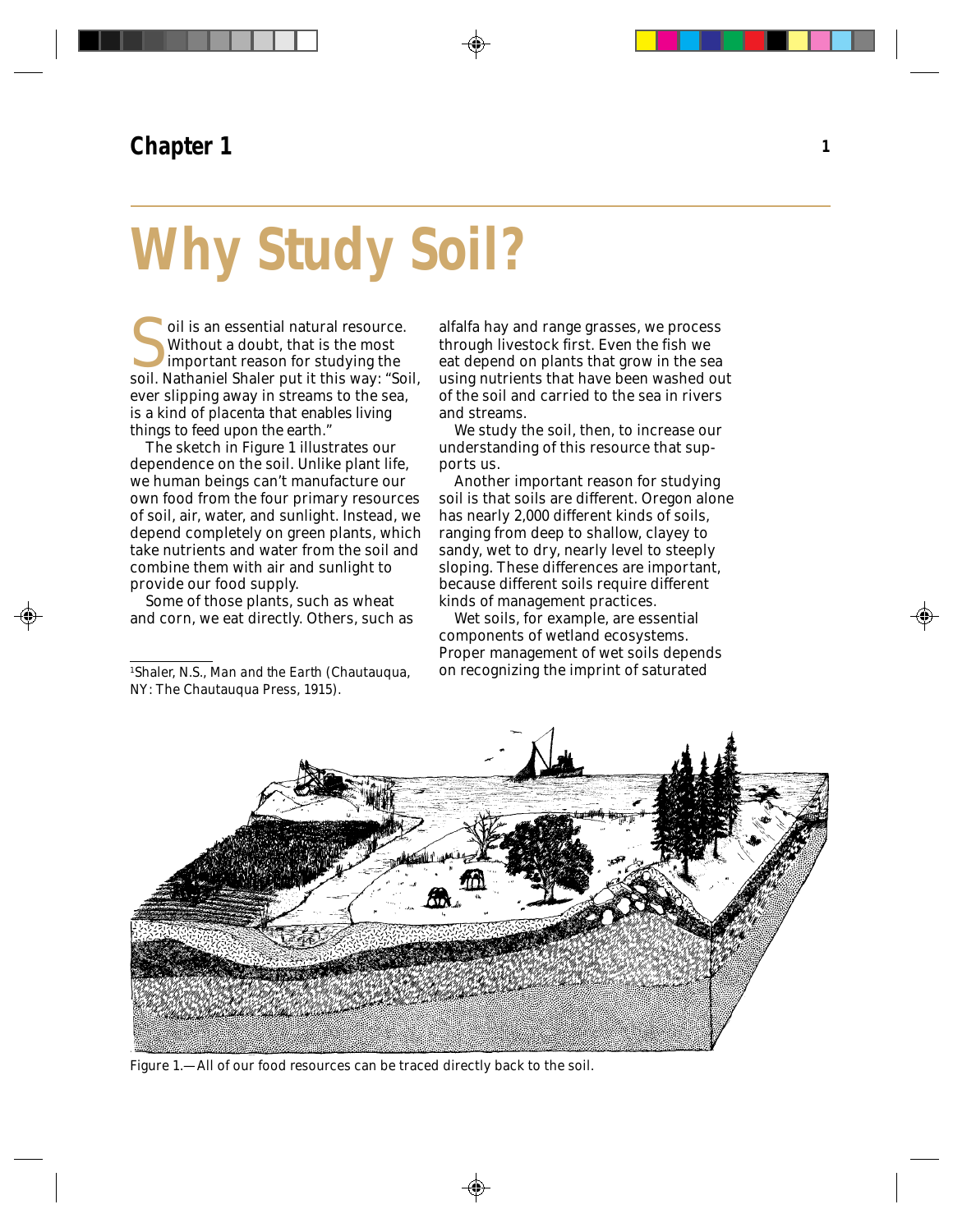conditions on soils and maintaining water tables at desired levels.

Many soils require irrigation for maximum productivity. Both the amount of irrigation water needed and the proper method of applying it depend on a soil's permeability rate and water-holding capacity.

Still other soils have a very serious erosion hazard. The proper choice of conservation practices depends in part on the texture of the surface horizon and the steepness of the slope.

Only by studying soils can we learn how to tailor management practices to the specific needs of each of the many different kinds of soils we depend on.

Some of us study soil because we're just plain curious about this unique and fascinating natural resource. When you dig a hole or scrape off a road cut, you discover right away that there's a whole lot more to the soil than just the top 8 or 10 inches.

Soil scientists, in fact, study the soil to a depth of about 5 feet. They see several different layers, or *horizons,* in the soil. Together, these horizons make a soil *profile.*

We describe the horizons in a soil profile in terms of their properties, or *morphology.* Some properties, such as color and root abundance, can be determined by eye. Others, such as texture and structure, require a keen sense of touch.

You, too, can learn how to determine the important properties of soil horizons. Then you will be able to make a number of important decisions about drainage, irrigation, crop selection, erosion control—and much, much more.

At the beginning of this chapter, we talked about how all human life depends on our soil resources. Knowing that, we must study the soil so that we can learn how to protect it for others to use. There's plenty of good soil on this planet—as long as we take care of it properly. But if we let it erode, or compact it, or mine it, it will fail to support us.

Farmers are the primary stewards of the soil, for they are the tillers of the land. All of us, however, share the responsibility to protect this valuable resource. If we manage our soil properly, it will continue to nourish us for generations to come. If we don't, our very civilization is threatened.

So study the soil, learn about its properties and behavior, manage it wisely, and do your part as a steward of the land.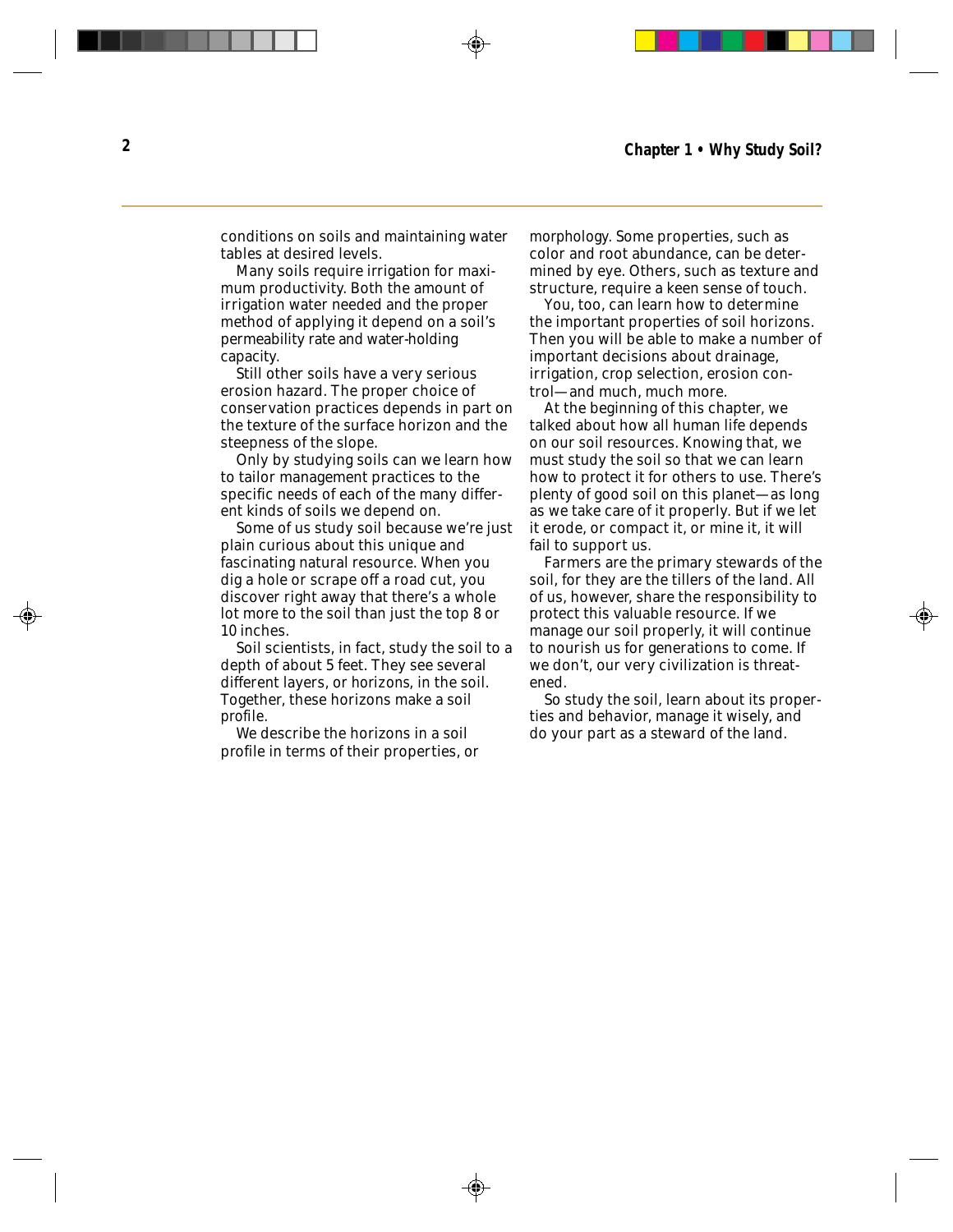# **The Soil We Study**

oil has been defined by lots of different people in lots of different ways. Here's a very basic definition:

**SOIL—**the natural medium in which plants grow.

This definition, however, may be a little too simple. Here's a better one:

> **SOIL—a** natural body that develops in profile form from a mixture of minerals and organic matter. It covers the earth in a very thin layer and supplies plants with air, water, nutrients, and mechanical support.

Our definition is, of course, the one we prefer:

> **SOIL—**a *living, dynamic system* at the *interface* between air and rock. Soil forms in response to forces of *climate* and *organisms* that act on *parent material* in a specific *landscape* over a long period of *time.*

We like this definition because each key word says something important about the soil. Why *living?* Because the soil is full of living organisms: roots large and small, animals and insects, millions of microscopic fungi and bacteria.

Equally important are the decaying remains of plants and animals after they die. They form soil organic matter, or *humus,* which is vitally important for good soil tilth and productivity.

*Dynamic* says that the soil changes all the time. Oregon soils change from very wet in the winter to very dry in the summer. Even under irrigation, the amount of water in the soil can vary widely.

Soil organic matter increases when crop residues are worked in, and decreases as fresh plant materials decay. Soil nutrients increase as soil minerals break down. They decrease as water moving through the soil carries them away. Even soil acidity, or pH, changes seasonally.

The word *system* says that all parts of the soil work together to make up the dynamic whole. A change in one part may cause changes in many other parts.

Suppose, for example, we add water until the soil is very wet. That reduces the amount of air available to plant roots. It makes the soil colder, and the activity of roots and soil microbes (very small plants and animals) slows down. The wet soil is stickier and cannot bear as much weight.



Figure 2.—Living, dynamic soil. The microscopic worm shown is called a nematode. The lower part of the nematode is being attacked and invaded by a fungus.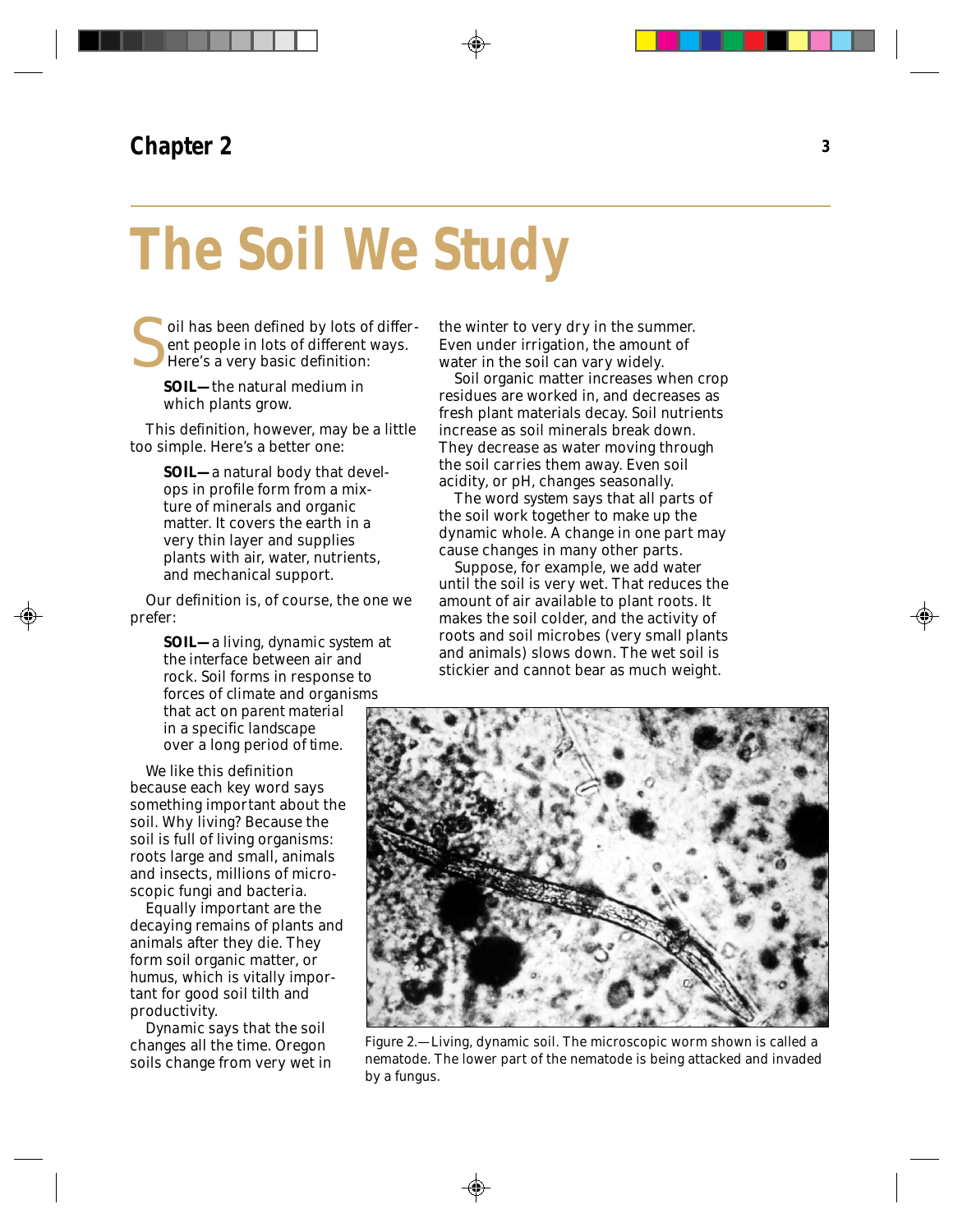Now let's remove the excess water. The whole system changes to a warmer and drier soil that is better for plants to grow in and easier for farmers to manage.

The word *interface* stresses the idea that soil is indeed a very thin rind at the earth's surface. When air meets rock, especially if the air is warm and the rock is moist, the rock begins to change. Some changes are physical. They break rocks down into smaller pieces. Other changes are chemical. They destroy some of the original minerals and create new ones.

These physical and chemical changes are called *weathering.* Weathering occurs only within the first few feet of the earth's surface. Plate 5 illustrates a strongly weathered soil. The light-colored parts of the BC horizon are highly weathered bedrock remnants not yet fully changed into soil.

Now consider the size of the earth. The distance from the surface to the center of the earth is about 4,000 miles. Thus, 10 feet of weathered rock out of 4,000 miles is something less than .00005 percent. Soil does indeed occur at the point of contact between earth and atmosphere!

# **Factors of Soil Formation**

The rest of the key words in our definition of soil tell us something about how soil forms. We think in terms of five *soil-forming factors.* Two of them, climate and organisms, are called *active* factors. They provide the forces that cause soil to form. The other three, parent material,

#### **Five Soil-forming Factors**

Climate Organisms Parent Material Topography Time

topography, and time, are called *passive* factors. They respond to the forces exerted by climate and organisms.

Together, the interactions between the force factors and the response factors result in a new product, a unique natural resource, which we call soil.

#### **Climate**

Climate affects soil most directly through temperature and rainfall. In warm, moist climates, rocks and minerals weather very quickly. The soil that forms often has a reddish color. Most of the red soils in western Oregon are red because they formed when the climate was warmer than it is now.

High rainfall also causes *leaching—*the removal of soil materials by water flowing through the soil. Free lime is completely leached from western Oregon soils. These soils are acid. Free lime is still present in many eastern Oregon soils because there isn't enough rain to leach the soil completely.

Warm, moist climates encourage lots of plant growth, and that means lots of soil organic matter. The opposite is true in hot, dry climates. Soils in the Willamette Valley are dark-colored because they have plenty of organic matter. Soils in the Ontario area are light-colored because they have very little organic matter.

#### **Organisms**

Organisms are of three general types: large plants, tiny plants (microbes), and animals. Roots of large plants help break rocks apart and mix soil particles. Root channels provide pathways for water and air movement through the soil. Aboveground plant parts die and decay, thereby building up the organic matter in the soil.

Microscopic organisms, or microbes, are an extremely important part of the soil. They are the primary decomposers. They change raw plant material into a complex black substance called humus. At the same time they release soil nitrogen,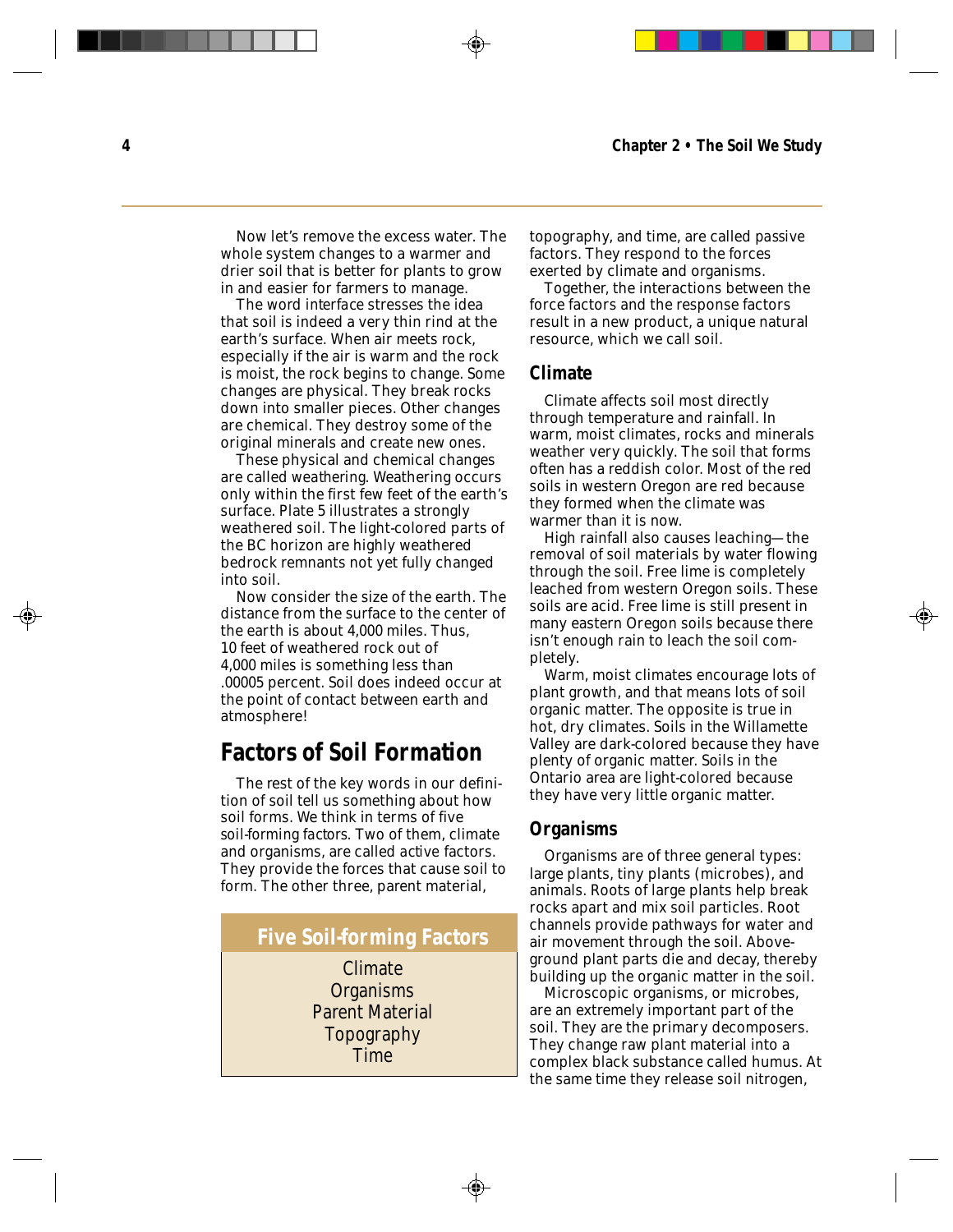an essential nutrient that plants need in large quantities. Thus, rich, fertile topsoils are rich and fertile because they are well supplied with humus (see Plates 3, 4, and 8). Even the earthy smell of moist, rich, topsoil is caused by a microorganism.

Microbes and the humus they produce also act as a kind of glue to hold soil particles together in aggregates. Wellaggregated soil is ideal for providing the right combination of air and water to plant roots.

Without microbes, therefore, soil would be a virtually inert (lifeless) body. With them, soil is truly a living, dynamic system.

Soil animals include large burrowing animals, small earthworms and insects, and microscopic worms called nematodes. All are important because they help mix soil. Animal mixing carries raw plant debris that lies on the soil surface down into the topsoil. Only then can the microbes do their job of changing plant material to humus.

#### **Parent material**

Parent material is the original geologic material that has been changed into the soil we see today. Parent material is passive because it simply responds to the changes brought about by weathering and biological activity.

Many parent materials are some kind of bedrock, like sandstone or basalt. Others are deposits of sediments carried by water, wind, or ice. Volcanic ash, lake-laid silts, dune sand, and glacial gravels all are examples of transported parent materials.

#### **Time**

Time is the great equalizer. Young soils inherit the properties of their parent materials. They tend to have the same color, texture, and chemical composition as their parent materials. Later on, the



Figure 3.—Humus formation. Strands of fungus surround a freshly clipped blade of grass. Decomposition is beginning and will soon convert the clipping to soil organic matter.

influence of parent material is not as evident.

As soils age, many original minerals are destroyed. Many new ones are formed. Soils become more leached, more acid, and more clayey. In short, the soil becomes more strongly developed with the passage of time.

#### **Topography**

Topography, or landscape position, causes localized changes in moisture, temperature, and parent material. When rain falls on a hillslope, for example, water runs away from the top of the hill. Excess water collects at the bottom of the hill. Soils at the top of the hill are relatively dry and often show the effects of erosion on the soil profile. Soils at the bottom of the hill not only are wetter but often are formed in materials transported down slope and deposited in lower landscape positions.

Another effect of topography is due to the direction that a slope faces. Soils on north-facing slopes, for example, tend to be cooler and wetter than soils on southfacing slopes.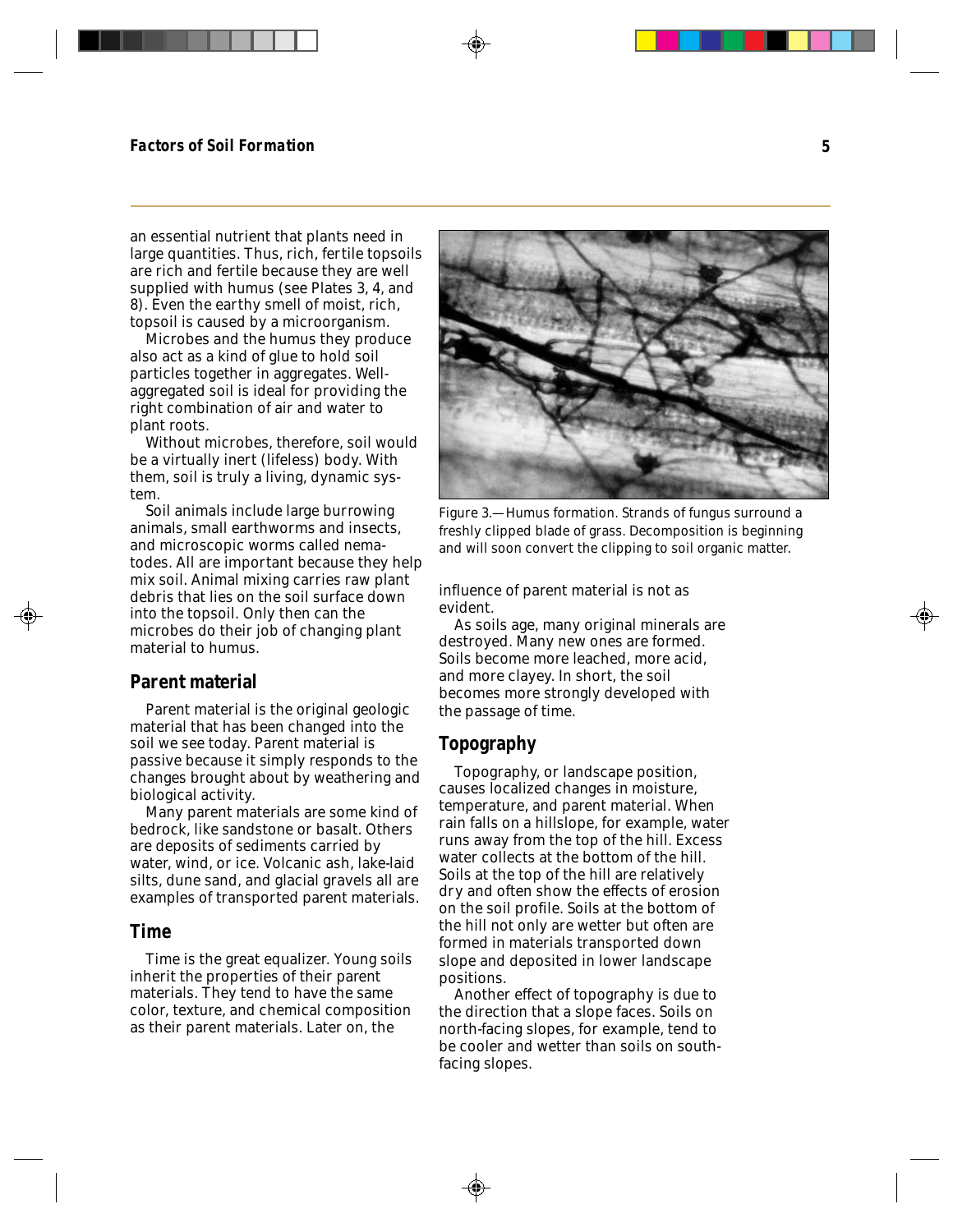# **Processes of Soil Formation**

Our definition of soil has identified *five factors* of soil formation. We also can think in terms of four major *processes* that change parent material into life-sustaining soil. They are additions, losses, translocations, and transformations.

**Processes of Soil Formation** Additions Losses **Translocations Transformations** 

#### **Additions**

The most obvious addition is organic matter. As soon as plant life begins to grow in fresh parent material, organic matter begins to accumulate. Organic matter gives a black or dark brown color to surface soils. This is why even very young soils usually have a dark-colored surface layer.

Other additions come with rainfall. On the average, rainfall adds about five pounds of nitrogen each year to every acre of soil. Rainfall also can be acid, especially downwind from industrial areas. Acid rain may change the rate of some soil processes. Rainfall, by causing rivers to flood, is indirectly responsible for the addition of new sediments to the soil on a river's floodplain.

#### **Losses**

Most losses occur by leaching. Water moving through the soil dissolves certain minerals and carries them out of the soil. Some minerals, especially salt and lime, are readily soluble. They are removed very early in the history of a soil's formation. That's why soils in humid regions don't contain free lime.

Many fertilizers, especially nitrogen fertilizers, also are quite soluble. They, too, are readily lost by leaching, either by natural rainfall or by irrigation water.

Other minerals, such as iron oxides and sand grains, dissolve very slowly. They remain in the soil until it is very old and highly weathered.

Losses also occur as gases or solids. Oxygen and water vapor are lost from soil as fresh organic matter decays. And when soils are very wet, nitrogen can be changed to a gas and lost to the atmosphere. Solids are lost by erosion, which removes both mineral and organic soil particles. Such losses are very serious, for the soil lost by erosion usually is the most productive part of the soil profile.

#### **Translocations**

Translocation means movement from one place to another. Usually we think of movement out of a horizon near the soil surface and into another horizon that is deeper in the soil.

In low rainfall areas, leaching often is incomplete. Water starts moving down through the soil, dissolving soluble minerals as it goes. But there isn't enough water to move all the way through the soil. When the water stops moving, then evaporates, the salts are left behind. That's how subsoil accumulations of free lime are formed (Plate 9). Many hardpans in soils of dry areas form this way, too (Plate 10).

Upward translocation also is possible. Even in the dry areas of eastern Oregon, there are some wet soils that have high water tables. Evaporation at the surface causes water to move upward continuously. Salts are dissolved on the way, and left behind as the water evaporates (Figure 4). Salty soils are difficult to manage, and they are not very productive.

Another kind of translocation involves very thin clay particles. Water moving through the soil can carry these particles from one horizon to another, or from place to place within a horizon. When the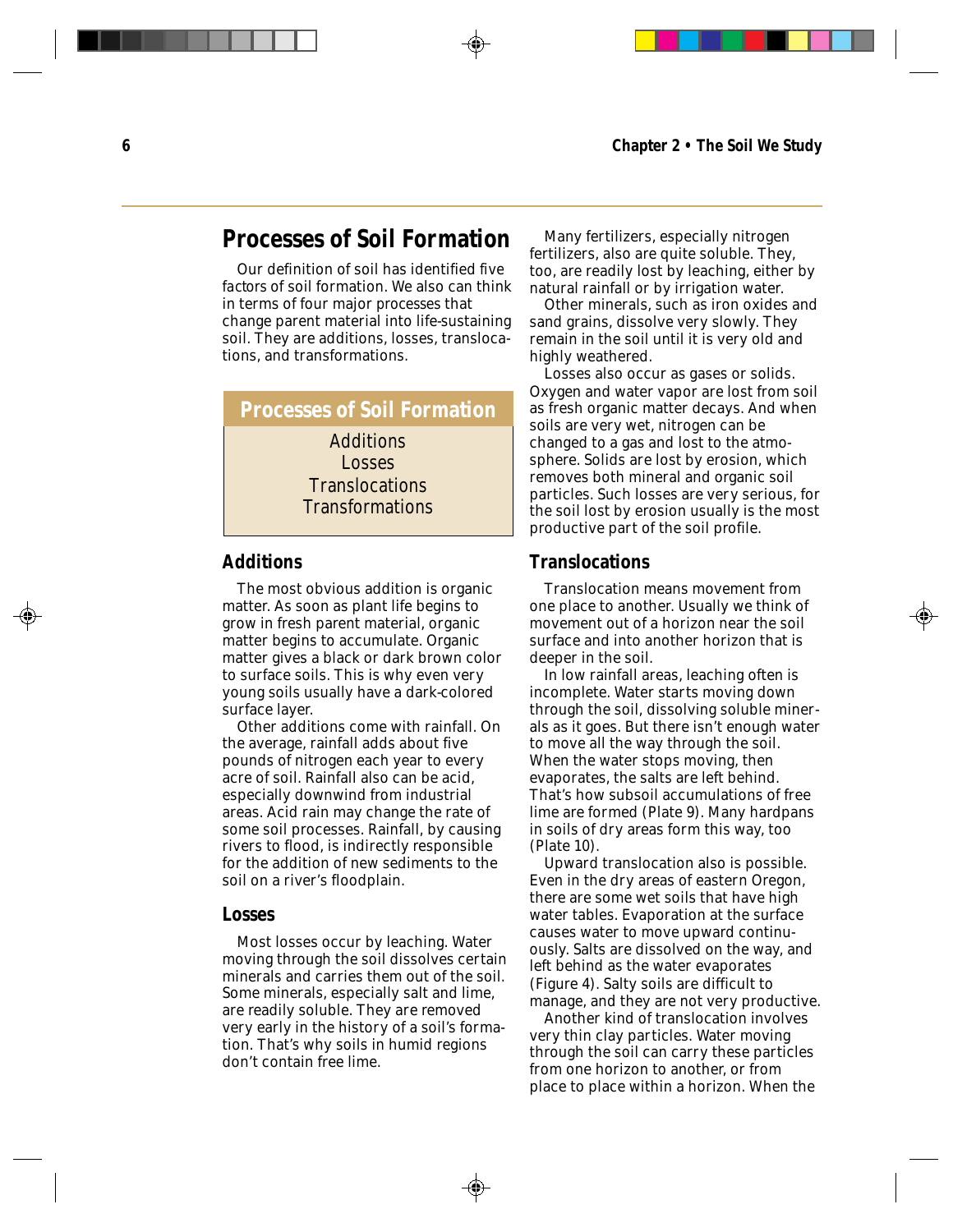water stops moving, clay particles are deposited on the surface of soil aggregates. We call these coatings *clay skins,* and they have a dark, waxy appearance (Plate 15).

#### **Transformations**

These are changes that take place in the soil. Microorganisms that live in the soil feed on fresh organic matter and change it into humus. Chemical weathering changes the original minerals of parent materials. Some minerals are destroyed completely. Others are changed into new minerals. Many of the clay particles in soils are actually new minerals that form during soil development.

Still other transformations change the form of certain elements. Iron oxide usually gives soils a yellowish-brown or reddish-brown color. In waterlogged soils, however, iron oxide changes to a different form that we call *reduced.* Reduced iron oxide is lost quite easily from the soil by

create *mottled* soil (Plates 7 and 16). Part

leaching. After the iron is gone, the soil has a gray or white color. Repeated cycles of wetting and drying

of the soil is gray because of loss of iron, and part is yellow-brown where the iron oxides have accumulated in localized areas.

# **From Rock to Soil**

How do all these processes work together to form soil? Let's start with a fresh parent material. Climate starts acting on it immediately. Weathering begins to change minerals. Leaching removes salts, then free lime.

As soon as plants begin growing, they add organic matter to the soil. Biological activity increases, and humus forms. Soon a dark-colored surface horizon is present.

Weathering and leaching continue to change soil minerals and remove soluble components. More horizons develop beneath the surface. The soil becomes more acid. Clay minerals begin to form. Clay is translocated and clay skins become visible.

As the amount of clay in subsoil horizons increases, the rate of water movement through the soil decreases. Weathering continues, but leaching isn't as rapid. After a while, further change is very slow,

> and the whole soil-plantlandscape system is in a kind of steady state.

How do we know that all this has happened? First, we dug a hole to reveal a soil profile. Next, we studied the soil carefully, located the horizons, and determined their properties. Then we interpreted the information from the profile in terms of the factors and processes of soil formation.

You, too, can learn how to describe and interpret soil profiles. That's what the rest of this *Manual* is all about.

Figure 4.—Upward translocation. The white areas, called slick spots, are accumulations of salts left on the soil surface after water moving up through the soil evaporated at the surface.

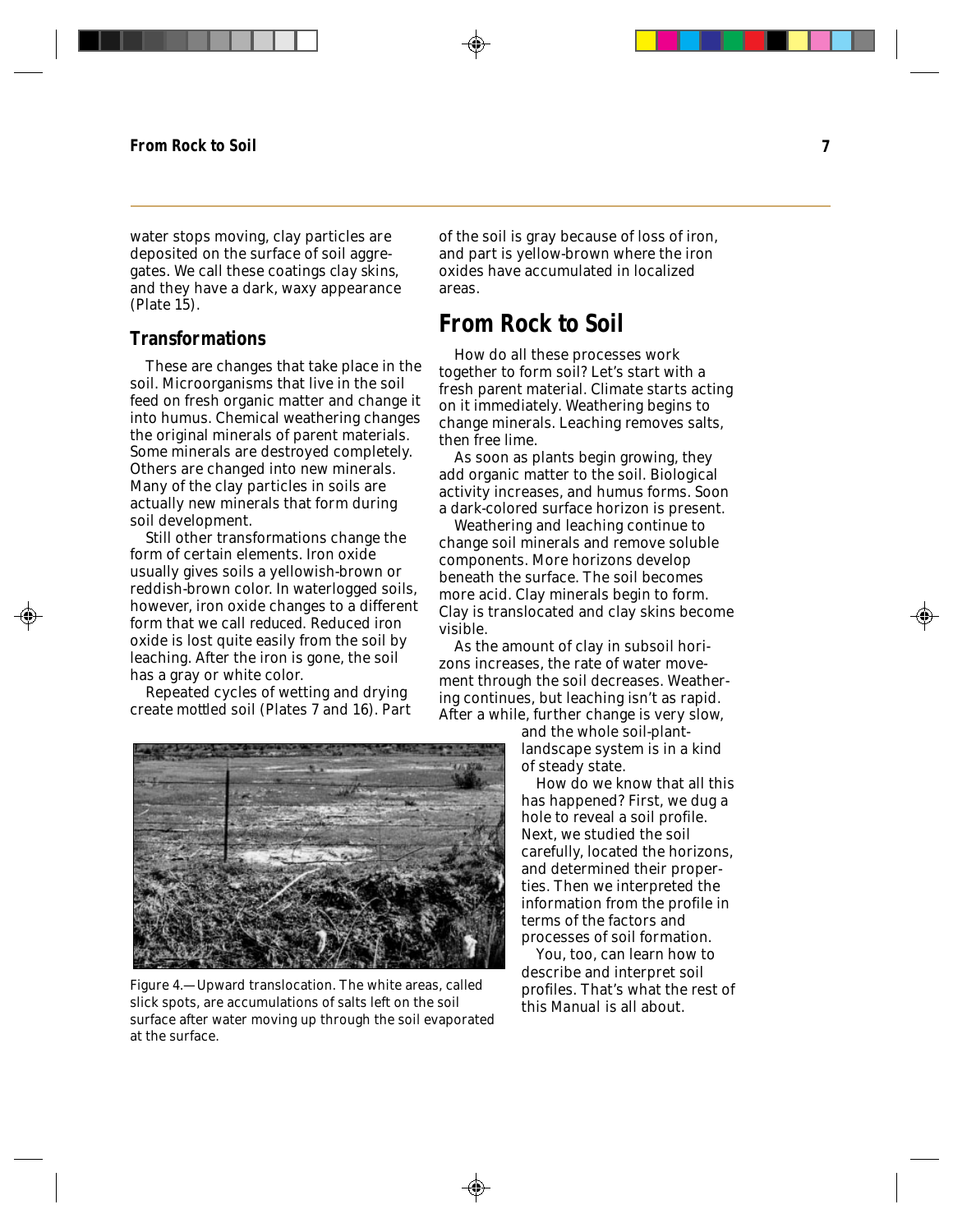# **Kinds of Soil Horizons**

soil horizon is a layer of soil parallel to the earth's surface. It has a unique set of physical, chemical, and biological properties. The properties of soil horizons are the results of soilforming processes, and they distinguish each horizon from other horizons above and below.

Soil horizons are named using combinations of letters and numbers. Six general kinds of horizons may occur in soil profiles (Figure 5), and they are named with capital letters: O, A, E, B, C, R. These are called *master horizons.*



### Litter layer

- A Mineral surface horizon, darkcolored, granular structure
- **E** Strongly leached horizon, light-colored, platy structure
- **B** Subsoil horizon of maximum development, "brown," blocky structure
- Weathered "parent material," "brown," massive structure

**R** Hard bedrock

Figure 5.—Generalized soil profile. Each master horizon is shown in the relative position in which it occurs in a soil profile. All six master horizons are shown, even though any one soil usually has only three or four.

Gradual changes from one master horizon to another give rise to *transition horizons.* These are named with two letters, for example, AB, BA, BC. Special kinds of master horizons are named by adding lower case letters—for example Ap, Bt, Cr. Thick horizons may be subdivided using Arabic numbers, as in Al, A2, or Bw1, Bw2, Bw3.

A single soil profile never has all the horizons that are possible. Most Oregon soils have A, B, C, and one or two transition horizons. Other Oregon soils may have an A horizon resting directly on a C horizon, or an A-E-B-C horizon sequence, or even an O-E-B-C sequence.

Because all six master horizons occur somewhere in Oregon, we need to know what each one is and how it differs from the others.

# **Master Horizons**

Each master horizon has a distinct set of properties.

#### **O horizon**

The O stands for organic. O horizons don't have to be 100 percent organic material, but most are nearly so. Forest soils usually have thin organic horizons at the surface. They consist of leaves and twigs in various stages of decay (Plate 1).

Wet soils in bogs or drained swamps often have O horizons of peat or muck. Soils in Lake Labish, Waldo Lake, and Lower Klamath Lake all have O horizons of this kind. Other than these, very few agricultural or rangeland soils in Oregon have O horizons.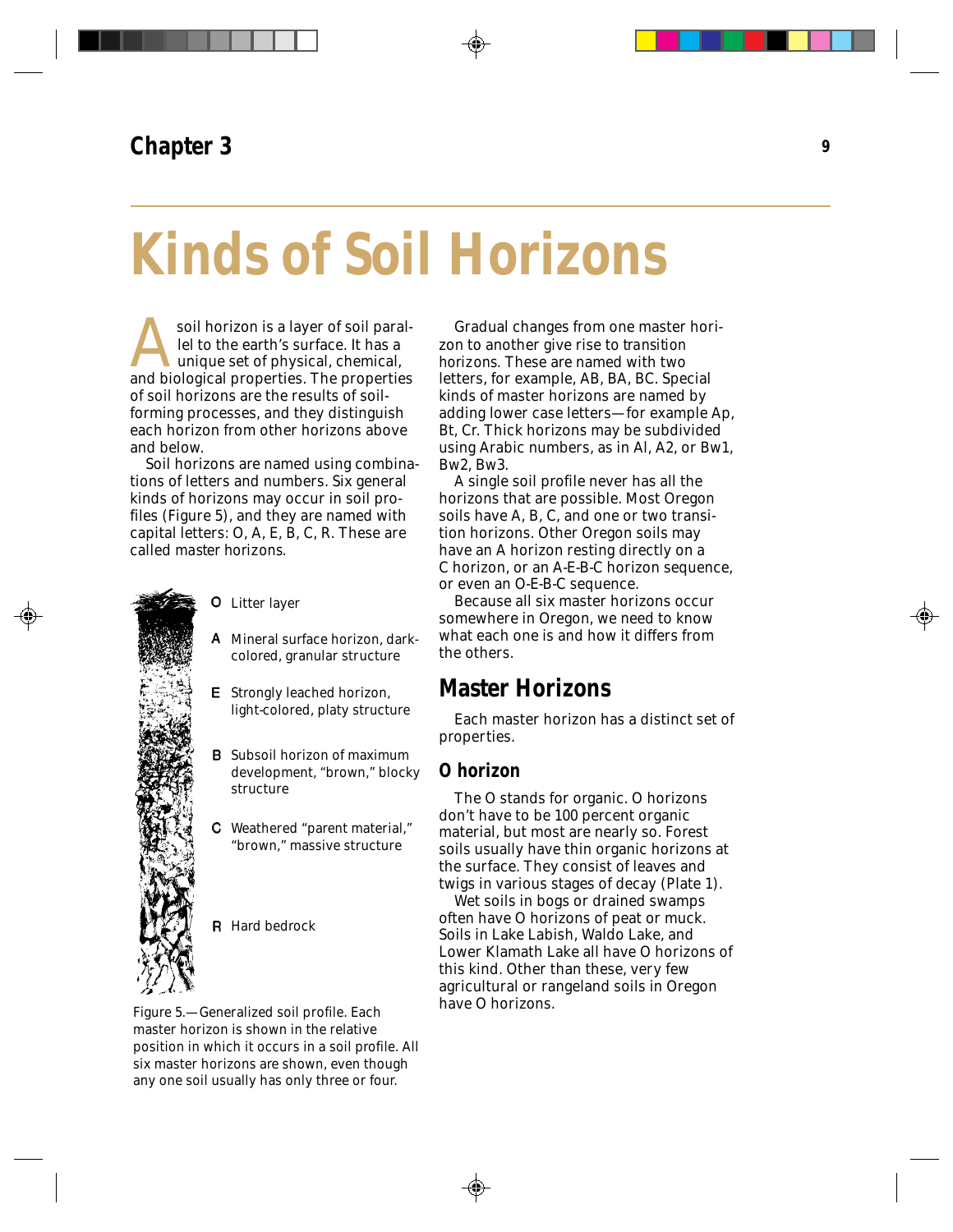#### **A horizon**

The A horizon is the surface horizon of mineral soil. Its unique characteristic is a dark color formed by addition of humus (Plates 3, 4, 5, 6, 8, and 12). Granular or fine blocky structure (aggregate shape) and friable consistence (ease of crushing) also are typical.

The thickness of A horizons ranges from a few inches in dry, rangeland soils to over 20 inches (50 cm) in some Willamette Valley soils. Every cultivated agricultural soil has an A horizon.

A horizons are extremely important in maintaining soil fertility and providing a favorable environment for root growth. They should be protected from damage by erosion or compaction.

#### **E horizon**

This horizon has a light gray or white color. It's not present in all Oregon soils, but when it is, it usually occurs immediately beneath an O or an A horizon (Plates 1, 5, 6, and 11).

E horizons are light-colored because nearly all the iron and organic matter has been removed. You can think of the E as meaning exit or leaching.

E horizons occur in several of the sandy soils along the Oregon coast. They also occur in some wet, silty soils that have dense, clayey subsoils. In the wet soils, the E horizon also has noticeably less clay than the B horizon beneath it.

#### **B horizon**

The B horizon is the subsoil layer that changes the most because of soil-forming processes. Several kinds of changes are possible.

In some soils, the B horizon has the brightest yellowish-brown or reddishbrown color (Plates 1, 2, 4, 5, 9, and 12). In others, it has the most evident blocky or prismatic structure (Plates 2 and 3). Many B horizons have more clay than any other

horizon, and you may be able to see clay skins (Plates 3, 5, 6, and 9). Each of these major kinds of B horizons is discussed more fully in the next section, "Special Kinds of A, B, and C Horizons."

#### **C horizon**

The C horizon is weathered geologic material below the A or B horizon. Anything that you can dig with a spade but which has not been changed very much by soil-forming processes is considered C horizon (Plates 1, 2, 3, 4, 9, and 13).

#### **R horizon**

R stands for rock. It refers to hard bedrock that you can't easily dig with a spade. Depending on the depth to bedrock, the R horizon may occur directly beneath any of the other master horizons (Plate 12).

To judge an R horizon, mark its color, and check *none* for mottles and NA for texture. Bedrock essentially is 100 percent coarse fragments, so check *more than 60 percent.* The structure type is *massive* and the grade is *structureless.*

### **Special Kinds of A, B, and C Horizons**

Many horizons are the result of unique processes that leave a distinct mark on the horizon. We identify these horizons with a lower-case letter immediately following the master horizon symbol. Over 25 letters and combinations of letters are possible. We'll discuss only nine that you are most likely to encounter in Oregon soils.

#### **Ap horizon**

The surface horizon of any soil that has been plowed or cultivated is called the plow layer (Plates 2, 6, 9, and 12). That's what the p stands for. Cultivation thoroughly mixes the upper 8 to 12 inches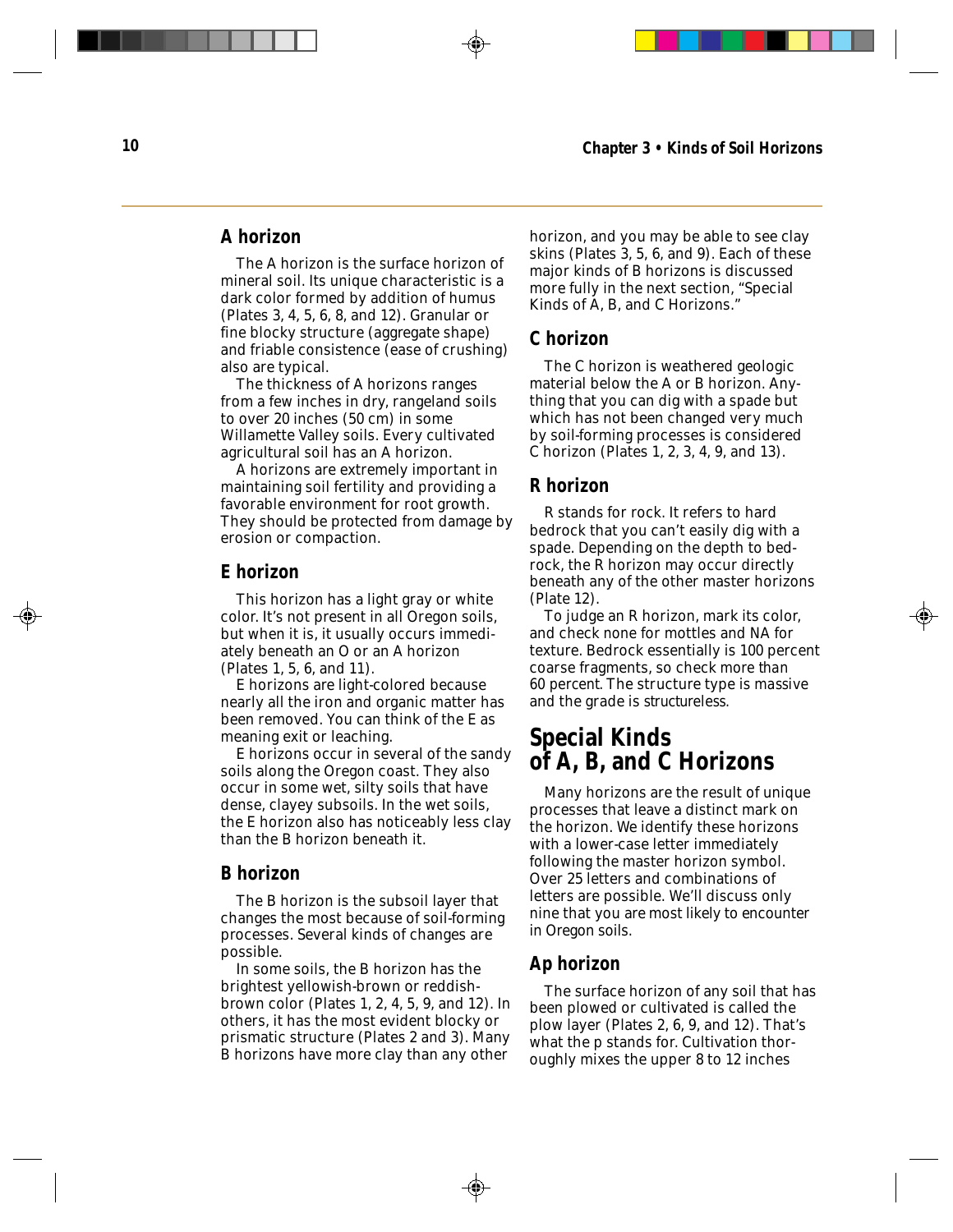(20 to 30 cm) of the soil and destroys any natural horizons that may have been present.

If the original A was very thick, plowing converts the upper part into an Ap, and the lower part remains simply as a second A horizon. If the original A was very thin, then the Ap could rest on a B, a C, or a transition horizon.

Even when a soil has been severely eroded, such that all the original A is gone, plowing an exposed B or C horizon would automatically make the surface horizon an Ap.

#### **Bt horizon**

The t stands for *texture.* Textural B horizons have distinctly more clay in them than the horizons above or below. You can feel the difference.

Some of the clay comes from the soil above the Bt. Water moving down through the soil carries very fine clay particles with it. When the downward movement stops, the clays are deposited, building up the waxy coatings we call *clay skins.* Some of the clay also comes from the weathering of original minerals in the Bt.

Bt horizons are quite common in Oregon soils. They usually have welldeveloped blocky or prismatic structure (Plates 3, 5, 6, and 9).

#### **Bg horizon**

This horizon is *gleyed.* That means it's very wet for long periods of time. Iron in the soil is chemically reduced, and much of it has been leached out of the soil. As a result, gleyed horizons usually are dark gray in color (Plates 7 and 8). They also may be mottled (see page 17), but not necessarily so.

Gleyed horizons almost always tell us that the soil is poorly or very poorly drained. Gleying is not restricted to the Bg; other gleyed horizons include Ag, BAg, BCg, Cg.

#### **Bs horizon**

We call this horizon a *spodic* horizon. It's common only in some of the sandy soils on marine terraces along the Oregon coast. A few soils at very high elevations in the Cascades and the Blue Mountains also have spodic horizons.

The color of a spodic horizon is quite distinctive. It's usually bright yellowishbrown or reddish-brown, and it fades with depth (Plate 1). Often there's a thin black layer at the top. The spodic horizon forms when iron, aluminum, and organic matter all are leached out of surface horizons, carried downward, and deposited in the subsoil.

#### **Bw horizon**

Think of the w as meaning *weathered.* Bw horizons have been changed by weathering, but not enough to form a Bt, Bg, or Bs. In Oregon soils, the Bw differs from the C by having weak or moderate blocky structure (see page 25). The Bw also may have a little brighter color (Plates 2, 4, 11, and 12), and it may be more leached than the C.

Bw horizons are common in soils of the Cascade and Coast Range Mountains, in young soils on river floodplains and low terraces, and in many soils of eastern Oregon.

#### **Bx horizon**

This refers to a special feature called a *fragipan.* It is a massive, dense, but not cemented, soil horizon. The fragipan is often mottled and has streaks of gray silt scattered throughout (Plate 11). The fragipan is so dense that neither plant roots nor water can penetrate, except in the gray silt streaks. In Oregon, fragipans occur only in some of the upland soils of Columbia, Washington, Multnomah, and Clackamas counties.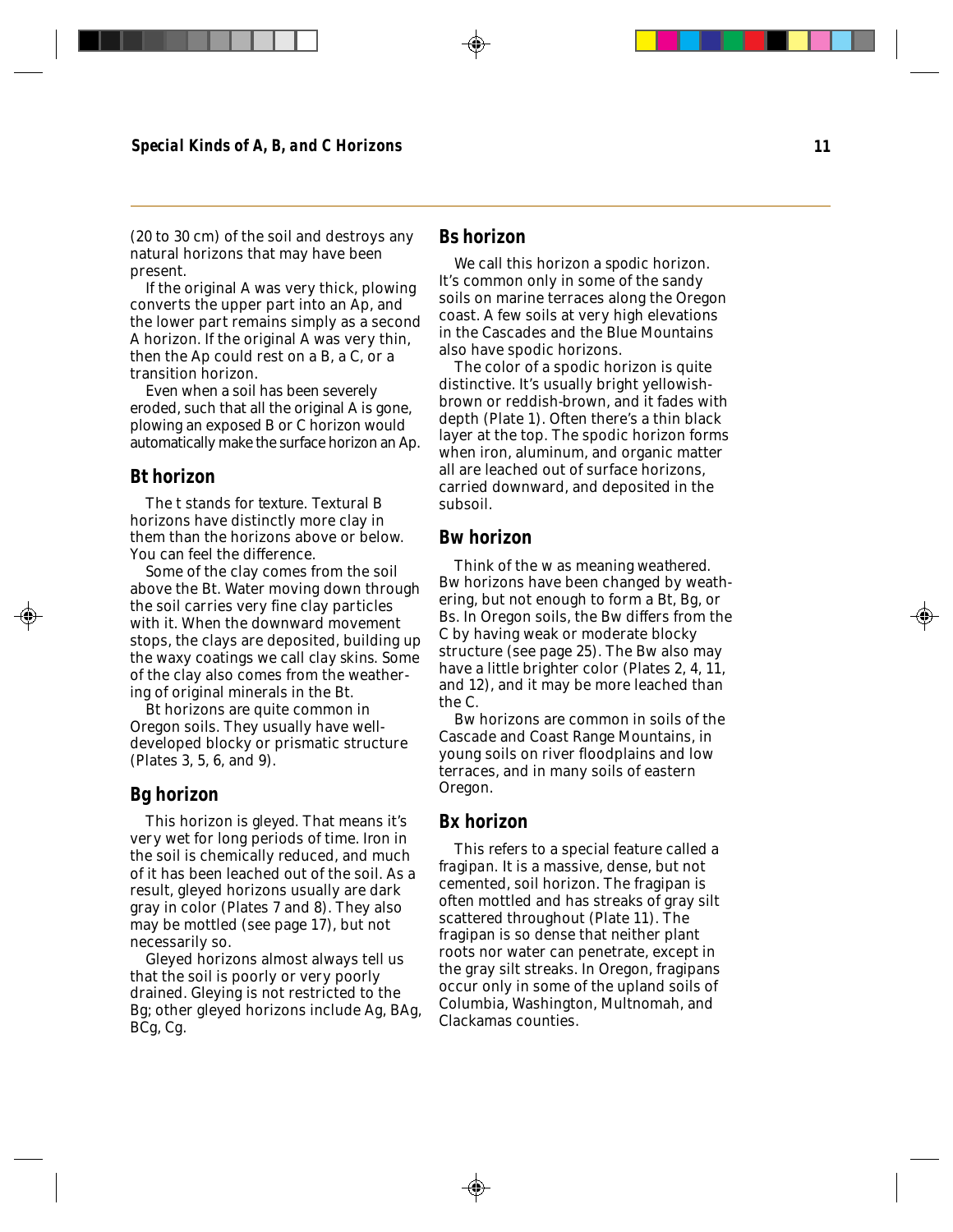#### **Bk horizon**

This horizon has an accumulation of calcium carbonate, or free lime. Carbonates leached from upper horizons have been redeposited in the Bk (Plate 9). You should be able to see white streaks or nodules of lime. These will bubble violently when a drop of hydrochloric acid (HCl) is placed on them.

Be careful though. Some soils in eastern Oregon have had free lime in them right from the beginning. They will react to the acid, too. We use the k only to indicate a horizon enriched in carbonates by translocation. A Bk horizon may very well have an ordinary C horizon beneath it that contains only its original amount of lime.

#### **Bkqm horizon**

This horizon is called a *duripan* (Plate 10). It is enriched with calcium carbonate (k) and silica (q), and it is strongly cemented (m).

Duripans are common in several soils of eastern Oregon. Limited rainfall has leached lime and silica from the upper 10 to 20 inches of soil and redeposited them in the Bkqm. Thin, pinkish coatings of opal may be present on the upper surfaces of duripan fragments. The duripan usually is only 6 to 10 inches thick, but it is so cemented that plant roots can't go through it.

A dense mat of roots spreading horizontally is a good indicator of a duripan. Sometimes, however, there are fractures in the duripan that will allow some plant roots to find a way down. And if the pan is only weakly cemented, you can break it up even more by ripping.

For soil judging contests, mark the most appropriate color. Check *none* for mottling, NA for texture, and *more than 60 percent* coarse fragments. The structure type is *massive* and the grade is *structureless.*

#### **Cr horizon**

Weathered bedrock, or rock that is soft enough to slice with a knife or a spade, is called Cr (Plate 13). It's rock material, and you often can see original rock structure, but it's not hard enough to be designated R.

When judging a Cr, first record its color, then check *none* for mottles, *NA* for texture, and *more than 60 percent* coarse fragments. The structure type is *massive* and the grade is *structureless*.

## **Transition Horizons**

Master horizons rarely change abruptly from one to another. Instead, the changes occur gradually throughout a zone that may be 5 or 10 inches thick. These zones are called transition horizons. There are three common ones in Oregon soils.

#### **AB horizon**

This transition horizon occurs between the A and the B. It's dominated by properties of the A, but some of the properties of the B are evident. Dark colors associated with organic matter are fading because organic matter is decreasing (Plate 4). The structure often changes from granular to subangular blocky (see Chapter 4, "Soil Structure").

#### **BA horizon**

This horizon also occurs between the A and the B, but it has more of the characteristics of the B. Generally, the structure will be the same type as the B, but less strongly expressed. The color may be a little darker than the B (Plate 3), or the clay content may be less than the maximum in the B.

#### **BC horizon**

This is a transition from B to C. Properties of the B are dominant, but some influence of the C horizon is evident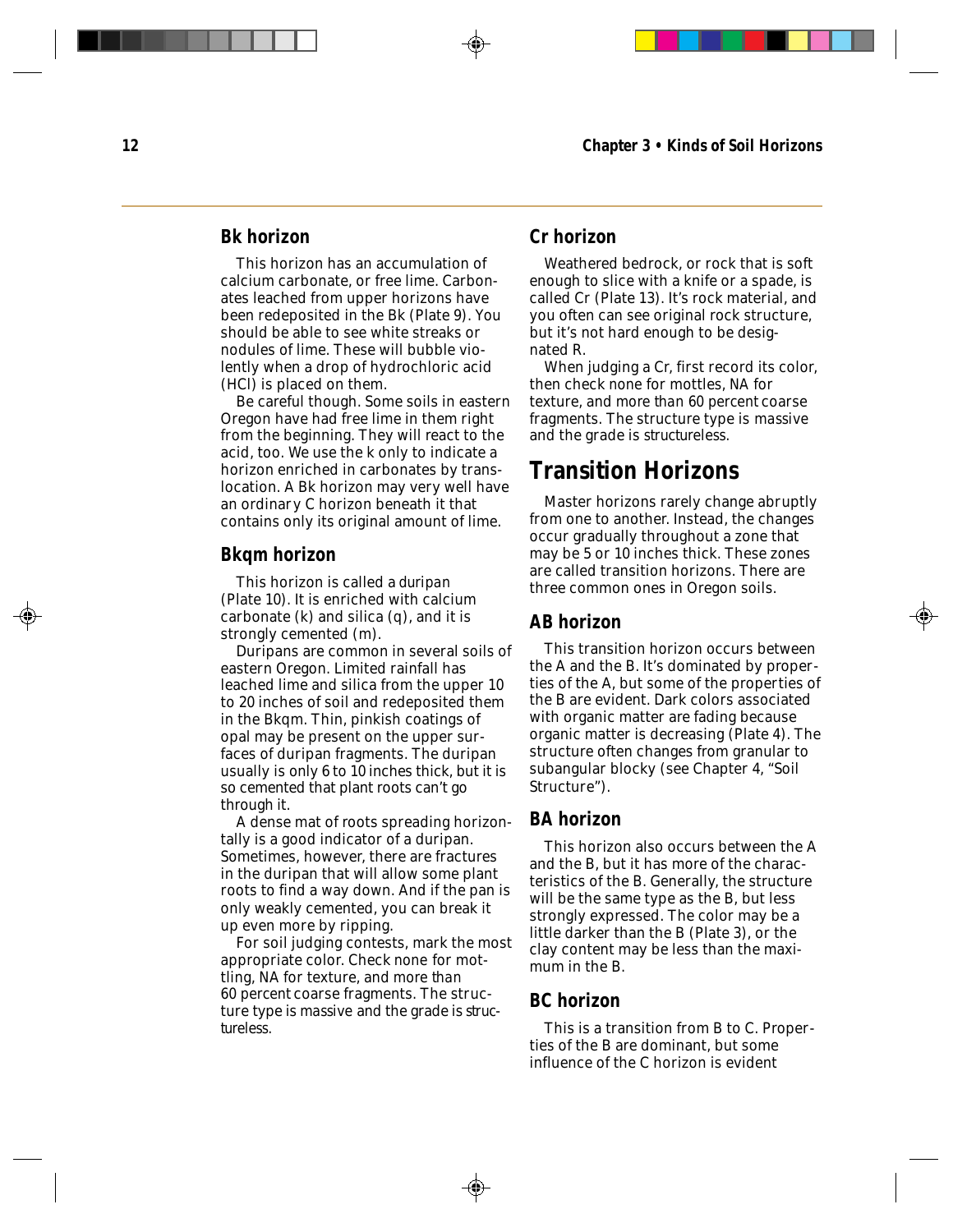(Plates 2 and 3). Often the clay content will be less than the maximum in the B. but more than in the C. Or the color will be fading. If the C is massive, the BC has structure, but it may have larger units and be more weakly expressed than in the B.

## **Subdivisions of Thick Horizons**

Sometimes one or two of the horizons in a soil are so thick that they need to be subdivided. Small changes in texture, color, or structure commonly are used to make the subdivision.

Subdivisions, or vertical sequences within any single kind of horizon, always are indicated by a number immediately following the letter symbol(s). Here are a few examples of some thick soil horizons that could be subdivided:

Thick A horizon—Al, A2 (Plate 8) Thick Bg horizon—Bg1, Bg2 (Plate 7) Thick Bt horizon—Bt1, Bt2 (Plate 5) Thick Bw horizon—Bw1, Bw2 (Plate 2) Thick C horizon—C1, C2 (Plates 3 and 4)

## **More Than One Kind of Parent Material**

Parent material is the geologic stuff from which soils form. It may be a river deposit, volcanic ash, clays weathered from rock in place, or one of many other kinds of materials. When all the horizons of a soil have formed in a single kind of parent material, we simply use the ordinary A, B, and C designations.

Some soils, however, have formed in more that one kind of parent material. A flooding river, for example, may deposit fresh silts on top of older sands and gravels. Or volcanic ash may be deposited on top of weathered bedrock.

If soil horizons are developed in more than one material, we place a number in front of the horizon name to indicate its position from the top down.

The geologic material at the surface is always assumed to be the first one, and the number 1 is never used.

The second geologic material is indicated by a 2, the third by a 3, and so on. Thus a soil developed in silt loam over gravel could have the following set of horizons: A-AB-B-2BC-2C.



Figure 6.—Multiple parent materials. The gray material is recent volcanic ash resting on older, more weathered soil material. Notice the abrupt contact between the two contrasting materials.